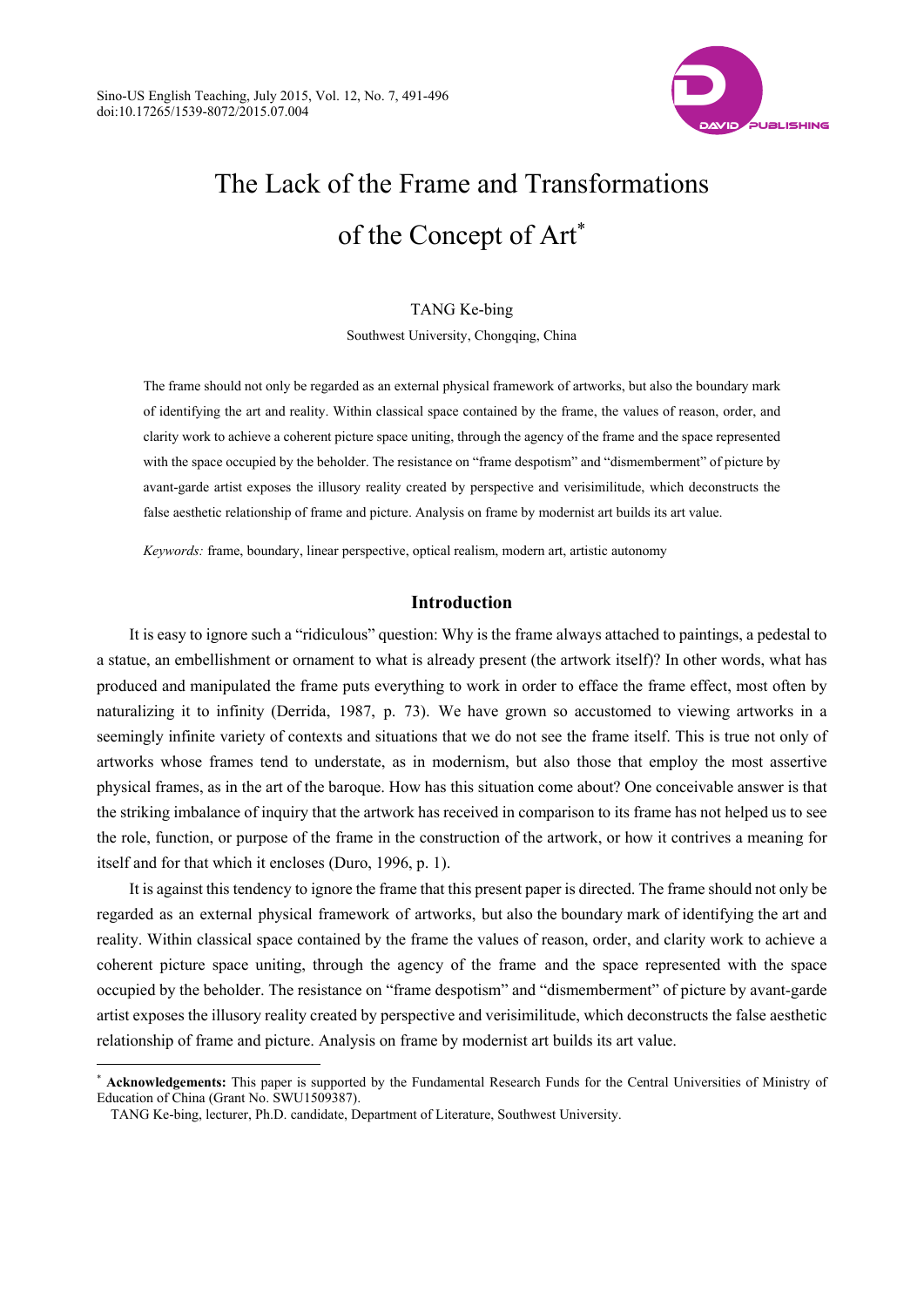## 492 THE LACK OF THE FRAME AND TRANSFORMATIONS OF THE CONCEPT OF ART

#### **The Frame as a Marker of Boundary or Border**

The role of the frame in the presentation of a picture fulfils some or all of the following functions: the protection of the painting; its display and physical attachment to the wall; the enhancement of subject and color scheme while remaining subordinate to the picture; the definition of the picture's perimeter and focusing of the spectator's attention on the subject; the provision of an area of transition between the real world and that of the picture; the creation of harmony with the surrounding interior decoration; and the isolation of the picture from a distracting background (Mitchell & Roberts, 1996, p. 8).

The most obvious functions that frames serve are practical and decorative. Frames are indeed decorative; they can be used to coordinate a painting with the architecture and furnishings of a room, or they can be used to provide an elaborate casing to show off an expensive work of art, or an impressive setting to glorify a sacred image. And frames are indeed practical; by protecting the vulnerable edges and corners and the delicate surfaces of paintings, they provide a practical means for holding and hanging the canvas, and they thereby enhance its portability. But frames are not merely protective and decorative packaging: They serve important artistic functions as well.

Consider again the frame's role in enabling portability. Portability not only raises the practical issue of protecting the panel or canvas, it also raises the aesthetic problem of the painting's relations to its immediate surroundings. With a wall painting, the surroundings are more or less given and may even be delineated by an architectural border; the painting can be designed with those surroundings in mind. With an easel painting, the ultimate destination of the work is often unknown. The frame provides its border, insulating the easel painting from the colors and patterns of the walls it encounters, and limiting the interaction with neighboring works. It helps to focus our attention by delineating the boundaries of the work (Savedoff, 1999, p. 350).

Alberti, as we know, regards the "boundaries" of the work as the most important "viewing frame" of composition and the support of focus perspective playing a role in *Della Pittura*. Alberti points out clearly:

Then I establish a point in the rectangle wherever I wish; and as it occupies the place where the centric rays strikes, I shall call this the centric point. The suitable position of this centric point is no higher from the base line than the height of the man to be represented in the painting, for in this way both the viewers and the objects in the painting will seem to be on the same plane. (Alberti, 1956, p. 55)

That is to say, the viewing frame based on the consciousness habit, makes a visual window for viewers in advance and through this window, we can see the objects created by painter. On the contrary, if the perspective focus or central point can not be found in the reproduced picture, the images framed present a plane of mess and disorder and are easily mixed with external physical space. It is just like the defocus in shoot. For the viewers, vague images are difficult to appear the "real" beauty. In a word, consciousness of frame affects not only on composition of artist directly, but also the expression of artistic values.

Nicolas Poussin comments on in a letter, sent from Rome in 1639, to his patron, Paul Fréart de Chantelou, advising him of the dispatch of *The Israelites Gathering the Manna* to Paris. The painting depicts an episode from the Biblical book of Exodus in which the Jewish people are saved from starvation by the miraculous appearance of a food—the manna—that falls from the sky. Here we want to focus on one brief passage in the letter, where Poussin comments on the need for a frame: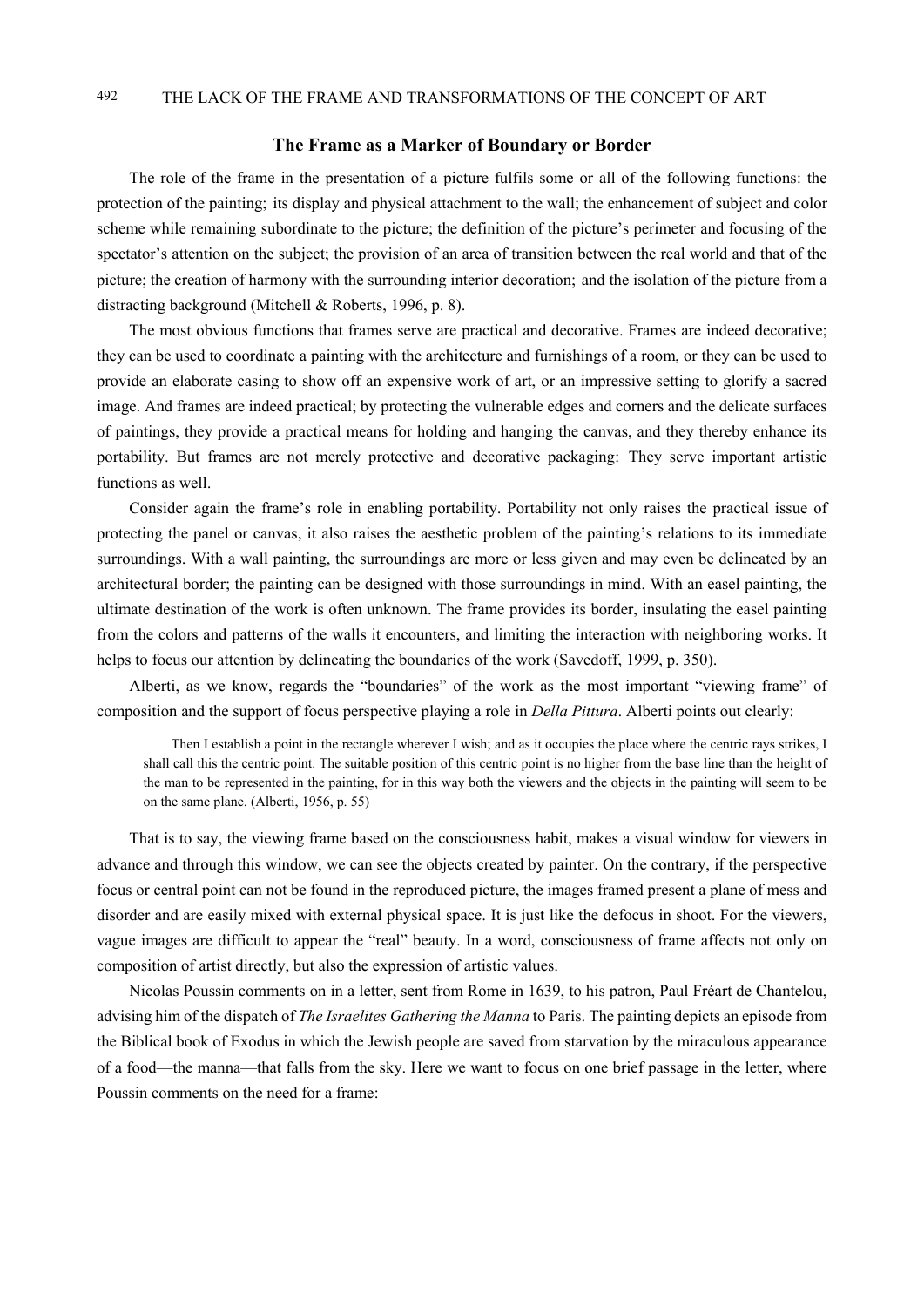Once you have received your painting, if you like the idea, I ask you to adorn it with a frame; this is necessary in order that when viewing it in all its parts the rays of the eye are focused and do not become distracted by the impression of other neighboring objects which risk becoming confused with those of the painting. (Poussin, 1911, pp. 20-21; Lebensztejn, 1988, p. 37)

Here, the frame can not only reflect the classicism painting theory, but also imply the importance of frame in the process of creating of art. He asked the sponsor to make a frame, which reflects that he worried the complicated and exaggerated decorations of Baroque Style would destroy image's classic style. So the frame can separate image to be presented from irrelevant objects. In terms of separation, frame not only represents a clear boundary, but also plays other roles. Within the space contained by the frame the values of reason, order, and clarity work to achieve a coherent picture space uniting, through the agency of the frame and the space represented with the space occupied by the beholder.

The philosopher Immanuel Kant comments on this question in the *Critique of Judgment* of 1790 in a section of his thesis titled "Elucidation by Examples". Those of you who know this text will agree that Kant's idea of what inheres and what is external to a judgment of taste is, at best, counter-intuitive. Among them he cites a colonnade around a building, clothing on a statue, and picture frames. With respect to the frame, he calls it a supplement and remarks, "for all they do is to make the form intuitable more precisely, determinately, and completely, while they also enliven the presentation by means of their charm, by arousing, and sustaining the attention we direct toward the object itself" (Kant, 1987, p. 72). Kant's remark seems almost identical to that of Poussin, especially with reference to sustaining the attention we direct toward the object itself. But Kant's point is not quite the same as Poussin's. In the same passage, he distinguishes between ornament, what he calls "parerga", and the artwork in itself in noting,

if the ornament itself does not consist in beautiful form but is merely attached, as a gold frame is to a painting so that its charm may commend the painting for our approval, then it impairs genuine beauty and is called finery. (Kant, 1987, p. 72)

#### **Optical Realism: Innovation in Impressionist Frames**

In Kant's opinion, color and tone are just the complement of form reproduction and they do not have the form of beauty themselves, so they are not the constituent of the internal order of beauty. Kant making such separation is obvious to clarify the essential difference between internal beauty and relevant objects, while such difference has its realistic basis. The frame of Baroque Style artworks is always a gold one and its gorgeous appearance can match the picture with grand and complex style. However, if the golden frame is used on the early impressionist pictures, that will be a problem.

The Impressionists' evolutionary exploration on light and color affects directly on their choices about frame. For example, Seurat and Van Gogh decide the shape and color of the frame before painting. Degas designs and makes the frame model in person. In order to show the same color atlas with right ray, they make the base on canvas by white pigment and paste, and then make different color on the canvas evenly. Thus, when the natural light shines on the picture, raster will be distributed evenly on the picture. Gilded frames, "whose gold surfaces flicker and glow with reflected light, would diminish the effects the Impressionists were attempting to achieve with pigment" (Easton & Bark, 2008, p. 611). So, the Impressionists choose white variegated frame to take place of gold one. This tiny change attached great importance to art critics of vision. Laforgue analyzed profoundly that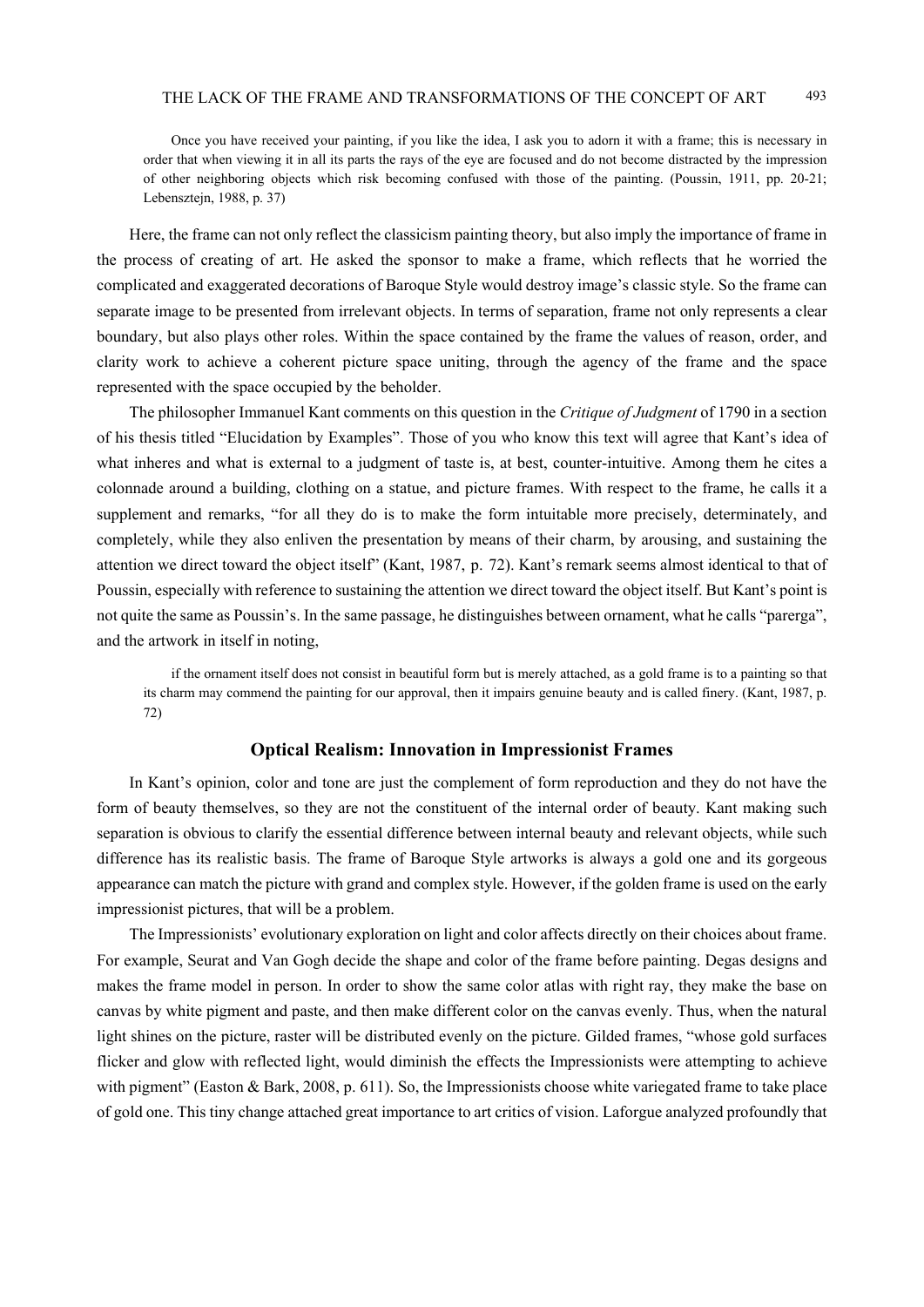# 494 THE LACK OF THE FRAME AND TRANSFORMATIONS OF THE CONCEPT OF ART

in all kinds of exhibitions, dependent painters used reasonable and imagined frame to replace the old golden frame, while the latter one was the conventional one used by professional academism. Paintings showing different images such as green grass shining under the sun, the beautiful scenery in winter, and the colorful indoor setting require different styles of frames which only can be supplied by painters themselves. It is just like that women know what to wear, how to make up, and choose which decoration on their wall (Ding, 1997, p. 173). Thus it can be seen that the great importance on frame from impressionist painters is based on artistic pursuit which means realizing the Arnason's "optical realism". "Optical realism" is a kind of visual reality, which is different from false reality created by geometric perspective. Impressionist painters claimed that painting was not only to maintain the appearance of objects, but the form of sunshine and shadow, reflection light on water and flowing clouds. The endless change is the world we are watching for. The world is not the fixed and absolute illusion limited in the frame by gazing, but the ever-changing sceneries beheld by moving eyes (Arnason, 1986, p. 21).

Although the Impressionists' revolutionary explore on light and color have challenged the tradition of pictorial representation since renaissance, the Impressionists still make the nature as objects and the images presented on picture are complete and pure. Even if Cézanne, the post-impressionist painter, reconciled the contradiction between color and shape by reforming monocular perspective; painting is to pursue for "second nature" and art is the external embodiment of beauty concept. While in the 20th century, "modernism" in art including Fauvism, Cubism, and Abstract Expressionism raised a new movement on image dismemberment between figurative art and abstract art, as a result, art developed to independent beauty, getting rid of traditional aesthetics limitation. When *avant-garde* artists launched a fierce attack on traditional aesthetics values by practical action, the frame became the object of "dismemberment".

#### **Resistance on the Frame: Modern Art and Its Artistic Autonomy**

In the history of sculpture art, Rodin is the first one to remove the statue base. His *The Burghers of Calais* does not have base at first. While the first painting without a physical frame is *Portrait de Gertrude Stein* created by Picasso in 1906. In the opinion of these innovators, removing or abandoning the frame means resisting against authority and destroying the old order. Fontana is more aggressive and he is the first one to break the linen canvas to show that the basis of painting is just a plane. This anti-tradition artistic action making the frame have the possibility to be analyzed from the perspective of semiotics and art sociology. Schlosser thinks that just like the relationship between introduction of eye level and despotism high civilization, the frame imagination and Greek art have the similar relationship. Frame is related to perspective, that is to say, person is framed and the scope is limited. This frame rule plays the dominant role in Renaissance, which is called as "frame despotism" by Schlosser (Hillebrecht, 1989, pp. 141-142). This means that the question of frame is not only a aesthetic question, but also refers to culture and the discipline of political order and the "frame despotism" centered by rationality and order is precisely what modern artists resist.

We should pay attention to that the resistance on traditional frame by modern artists reflects that "resistance" on frame" is a kind of notice and care about frame. That is to say, frame has become the important issue about how to understand artwork and express artistic concept. Mondrian wrote in a letter: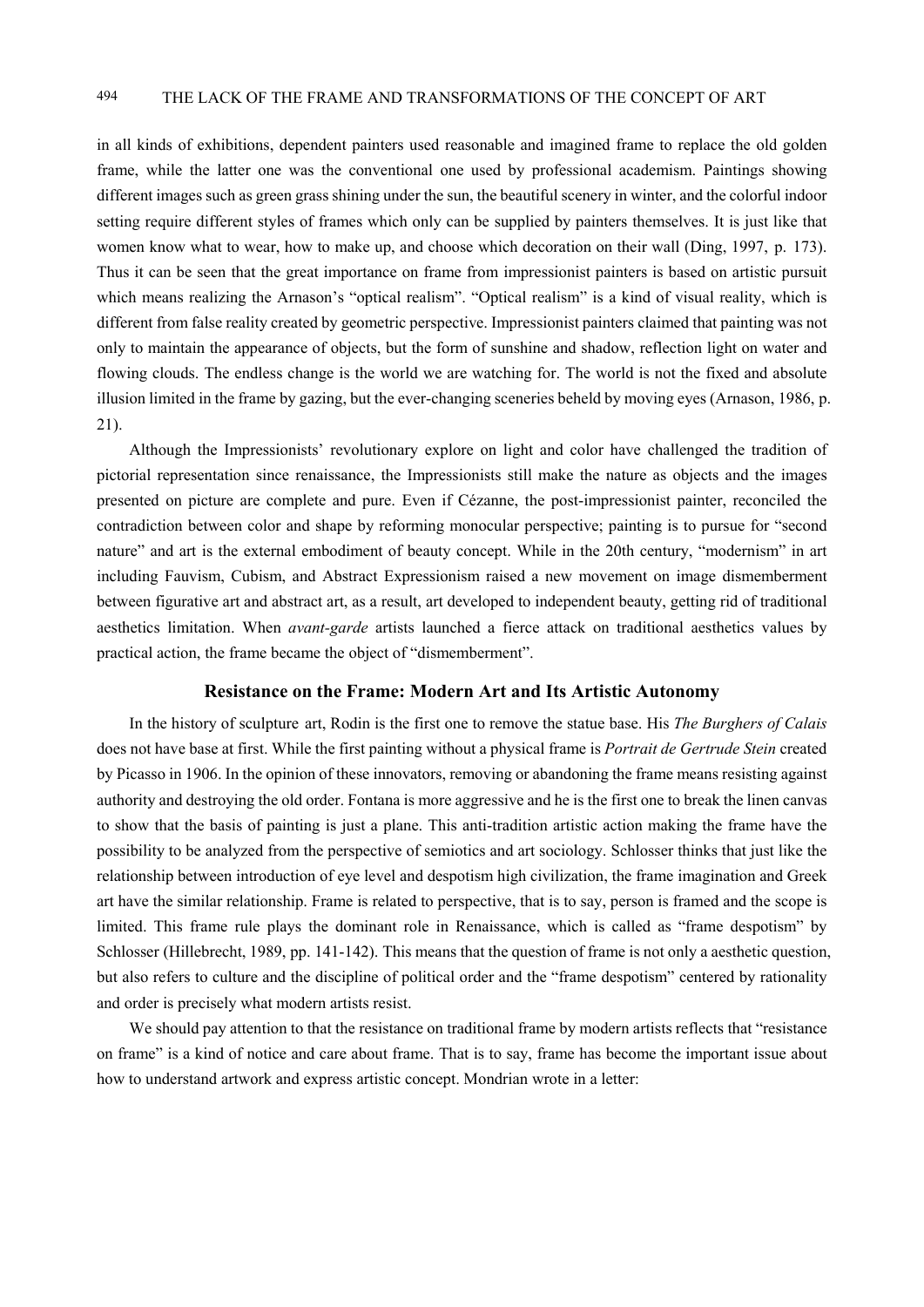So far as I know, I was the first to bring the painting forward from the frame, rather than set it within the frame. I had noted that a picture without a frame works better than a framed one and that the framing causes sensations of three dimensions. It gives an illusion of depth, so I took a frame of plain wood and mounted my picture on it. In this way I brought it to a more real existence. (Mondrian, 1946, pp. 35-36)

It can be seen that these artists regard the frame of artwork as an artistic question with core value, but removing frame does not mean that artwork is so dependent that does not need framing. In fact, the physical frame can be abandoned, but the perceptual frame of composition can not be removed because frame is not just a question of boundary. Mondrian knows clearly that frame refers to the reproduction of three-dimensional space of picture, so modern artists come back to the "planarity" of picture though various ways.

Like the post-impressionist, Fauvism abandoned the sharp contrasts of light and shade and reached the color space to the full. In the artwork *Joy of Life* by Mattis, the figure outline is skew and thin and the space surrounded by blinking plants is likely to break the limitation made by boundary of picture. If the Fauvism maintains the basic outline of some certain objects, Cubism artists make the dismemberment and destroy to the maximum on the form of objects, which has become the strong driving force for developing to Abstractism art (NIU, 2002, p. 263). Cubist's abstract collage compares the "trace" on the canvas to symbol and ornamental, not a complete plane. It is never like a mirror to simulate nature and reflect reality. Putting all these fragments on the picture is just like an unfinished draft to reveal that it is drawing. The meaning of picture is not focusing on the surface, but to reproduce the meaning from viewer's various perspectives. That is to say, what we see is not the image of a picture, but some semi-abstract symbols from the perspective of viewer. Especially in the period of "comprehensive painting", the concrete objects such as violin, tree, tanks, and house in the picture are replaced by pure color lump and geometric figure. Cubist develops into complete abstract after getting rid of concrete restrain. Non-figurative abstract art such as abstract expressionism represented by Kandinsky, hard-edge geometry abstract marked by Malevivch's suprematism, and "new constructivism" represented by Mondrian inherits and surpasses pioneer route of Cubist and continues the abstract. The modern art develops into the "brutal art" called by Nietzsche.

No matter Cezanne's way of making landscape theme to geometry with semantic function, Matisse's "emotional expression" in his painting or the Cubist's "sense disintegration and idea forming" (claimed by Braque), the trend of modernism art development is clear; tree-dimensional space in traditional painting is disassembled or flattened to irrational abstract plane, in order to restore the nature and freedom of line and color of the picture. Thus "art noumenon" is endowed with absolute "art will". To reach this restoration of authenticity, the false focus perspective should be disassembled. Jean Clair said

the generally accepted idea is the modern history from Cezanne to minimalists is a struggle history in which artists liberate themselves from shackle of unnatural perspective. The artists regard painting as "carrier" rather than "window". If the painting is regarded as window, eyes will be fallen into illusory space which is totally different from natural space. If we consider the painting as carrier, what we notice is its object-hood. The visualized space of this kind of painting shows in front us with non-focus and isotropous image. (Clair, 2002, p. 264)

In other words, if the frame is regarded as window, it has cut the continuity of visual world and boundary will produce the centre in the sense of space. The center is constructed through fixed point perspective, so that the frame can produce the effect of in-position viewing by making the "empathy" to the maximum. Therefore, in